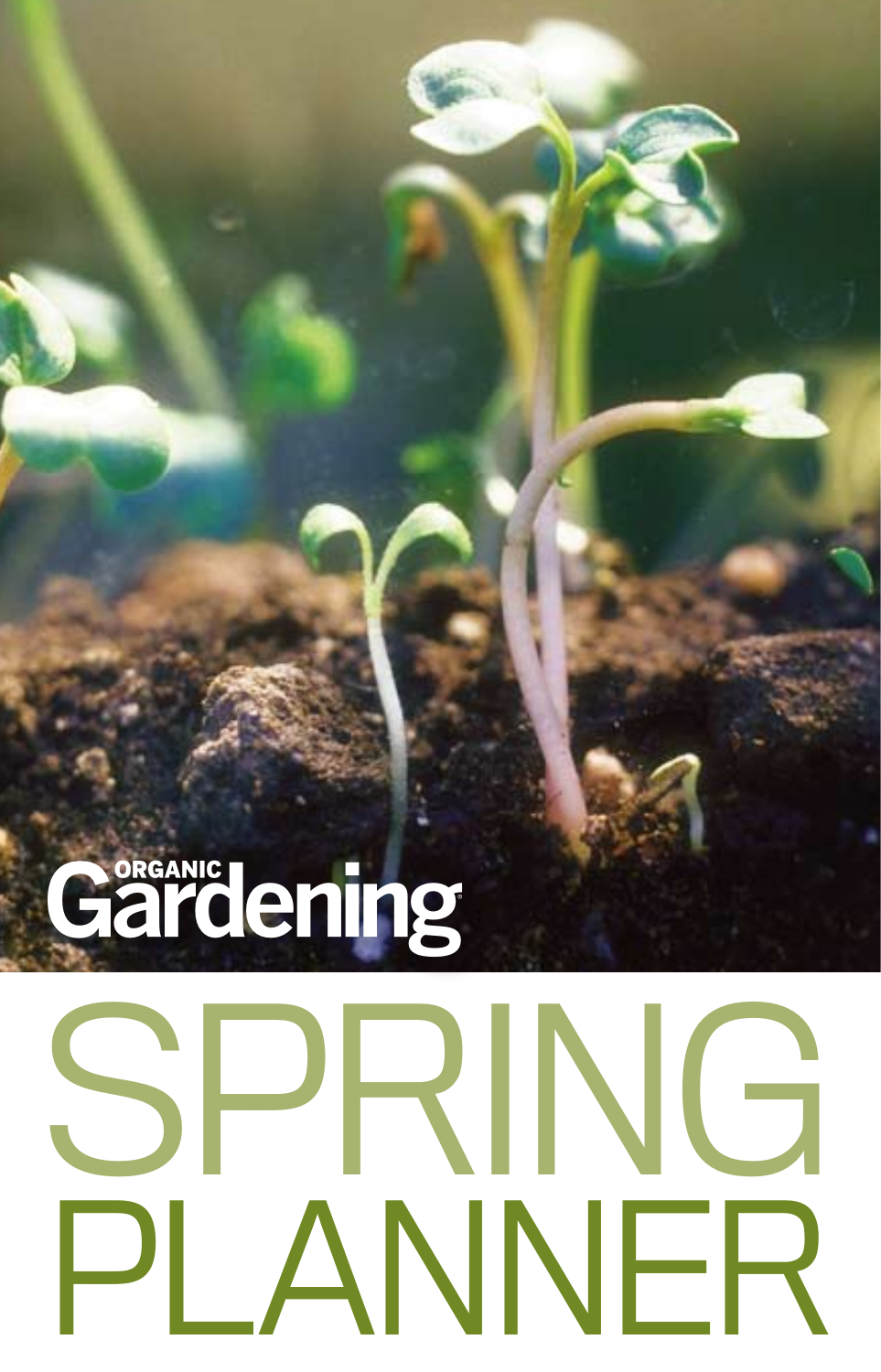## Four Ways to Contact Organic Gardening Customer Service

- » Go to [organicgardening.com](www.organicgardening.com)
- » E-mail [ogdcustserv@rodale.com](mailto:ogdcustserv@rodale.com)
- » Call (800) 666-2206 or (610) 967-8525
- » Write to Organic Gardening Magazine, PO Box 7320, Red Oak, IA 51591-0320



Every day our brands connect with and inspire millions of people to live a life of the mind, body, spirit  $-$  a whole life.

Project editor: Diane K. Gilroy • Gardening consultants: Don Boekelheide, Andrea Ray Chandler, Linda Crago, Leslie Doyle, Debbie Leung, Andres Mejides, Bill Nunes, Pamela Ruch • Copy editor: Patricia A. Sinnott • Designer: Erica Sheckler • Photographer: Christa Neu • Illustrators: Gretchen Bergner, 4, 35; Robin Brickman, 2 Photo editor: Stephanie Taylor

00Z5 / 201079101

## Gärdening SPRING PI ANNFR

#### ©2009 By Rodale Inc. All rights reserved.

This publication is only for the personal use of Rodale customers. For any other purpose, no part may be reproduced or transmitted in any form or by any means, electronic or mechanical, including photocopying, recording, or any other information storage and retrieval system, without the written permission of the publisher.

The information presented here has been carefully researched, and all efforts have been made to ensure accuracy. Rodale Inc. assumes no responsibility for any injuries suffered or for damages or losses incurred during the use of or as a result of following this information. It is important to study all directions carefully before taking any action based on the information and advice presented. When using any commercial product, always read and follow label directions.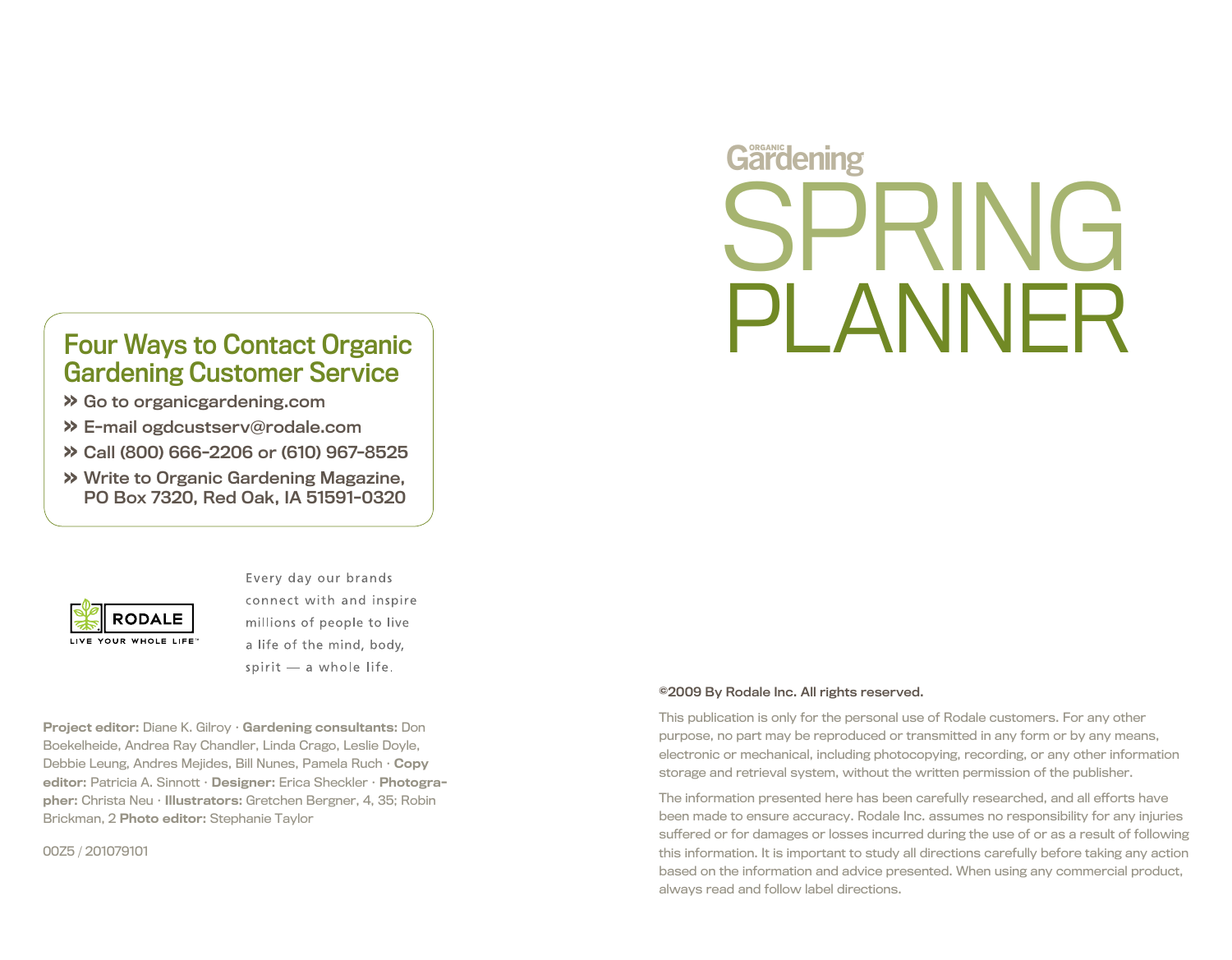## <span id="page-2-0"></span>**CONTENTS**

- 5 How to Use This Planner
- 6 [Plan a New Garden](#page-3-0)
- 7 [Garden Bed Planner](#page-3-0)
- 8 [Spring Planting Guide](#page-4-0)
- 10 [Good Strategies for Interplanting](#page-5-0)
- 11 [Vegetable Planting and Spacing Guide](#page-5-0)

 $\sum_{i=1}^{n}$ 

- 12 [Garden Bed Grid](#page-6-0)
- 14 [Garden Record](#page-7-0)
- 15 [How to Use This Journal](#page-7-0)

## 16 [To-Do Lists](#page-8-0)

- 16 [Gulf Coast and Hawaii](#page-8-0)
- 17 [Northeast and Midwest](#page-8-0)
- 18 [Northern Tier](#page-9-0)
- 19 [Pacific Northwest](#page-9-0)
- 20 [Southeast](#page-10-0)
- 21 [Southwest](#page-10-0)

## 22 [Journal](#page-11-0)

- 22 [March](#page-11-0)
- 24 [April](#page-12-0)
- 26 [May](#page-13-0)



The Organic Gardening Spring Planner is meant to be a gardening adviser and friend. This first section gives you all the information you need to plan and plant your garden. The journal section, which begins on page 15, has how-to tips for tending your vegetable and flower gardens in spring.

 This guide will help you figure the best times to plant your veggies and flowers—based on the last spring frost date where you live.

 To plan a garden that satisfies your needs—both aesthetically and foodwise—start on pages 6 and 7. You can draw all the specifics on the grid on pages 12 and 13. If you want to use the grid for more than one garden, be sure to copy it before writing on it.

You'll also find information on spacing your plants and interplanting—putting together certain combinations which will result in the healthiest garden and maximum yield. To keep track of what's working and what isn't, you'll find journal pages for March, April, and May, and on page 14, you can record information about your favorite plants. Copy the Garden Record page, if needed.

For information on the specific vegetables and flowers you've decided to grow, go to [organicgardening.com.](http://www.organicgardening.com)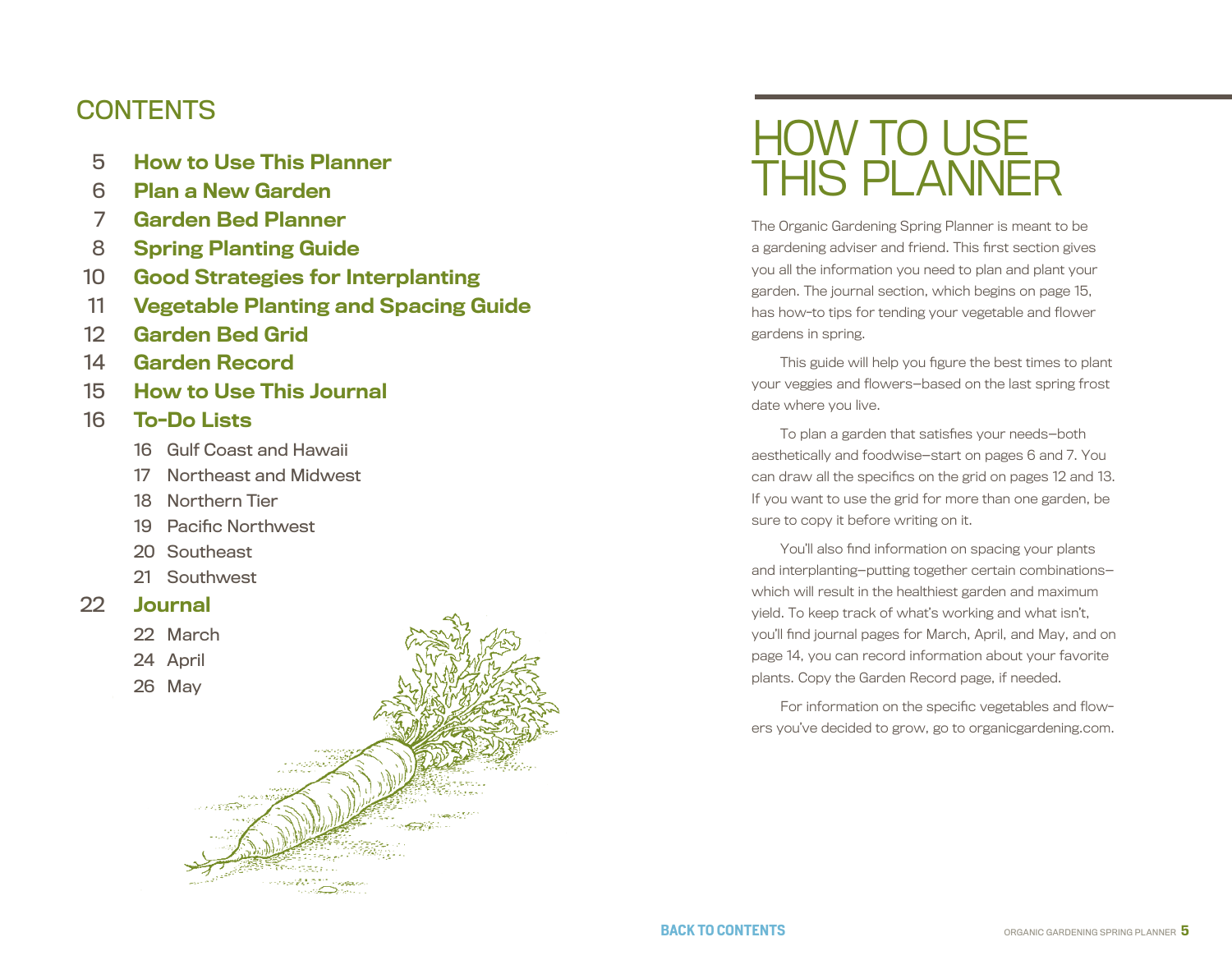## <span id="page-3-0"></span>Plan a New Garden

The symmetry of rows of colorful edibles is heaven to many gardeners. But if you find the traditional approach to be boring, consider other geometric possibilities such as an octagon or pie wedges.

Once you've conjured the possibilities for your space, consider that in most climates, vegetables, fruits, and herbs grow best in raised beds. Raised garden beds provide infinitely better drainage than do beds built flush with the soil. They also heat up faster in spring, adding days (or even weeks) to your growing season. And they allow for far easier soil amendment.

Prepare your new garden beds before you buy your plants. Loosen the soil with a shovel, garden fork, and/or tiller to a depth of at least 8" and add several inches of compost. If you're making raised beds, build them up 12 to 18" above path grade and fill them with the ideal mix of topsoil, compost, and other amendments. In either case, if the soil is sandy, mix in an extra helping of compost.

Many gardeners like to support their raised beds with wooden or plastic frames; others just mound up the soil. Do not frame your garden beds with creosote-laden railroad ties. New types of pressure-treated woods are safer than those produced in the past, but the best choices for

framing vegetable beds are natural materials. Naturally rot-resistant cedar makes an attractive raised-bed frame and also weathers nicely. Or consider stone or brick to enclose your planting areas.

Vegetable gardeners have learned that beds built no broader than  $4$  to  $5'$ , separated by paths, allow you to reach into the middle of each bed without stepping into it and compacting the soil. And when the soil is at shin level, weeding and harvesting are less of a strain on your back.

Flower garden experts offer these tips for an attractive display: Put tall plants in the back of the bed, short ones in front. Cluster plants in odd-numbered groups of three or five. Set the plants in a repeated pattern (but not a rigid structure) across the bed to create a visual rhythm.

See "Garden Bed Planner" on the opposite page for suggested vegetable garden arrangements. Then, once you've gathered all your ideas, use the grid on pages 12 and 13 to draw your own veggie or flower garden plan.

## Garden Bed Planner

To get the most out of your space, plan your garden before you plant. Decide which plants you'd like to grow. Then look at "Good Strategies for Interplanting" on page 10 for ideas on how to arrange your plantings.

Be sure to rotate your tomato and brassica (cabbage) family crops at least every 3 years. If you don't, the soil will become an ideal breeding ground for diseases that harm those plants. For the best soil management, keep your garden charts to

refer to year to year.

Here are some sample garden arrangements to help you get started in placing your own plants. Then plot out your plan using the grid on pages 12 and 13.

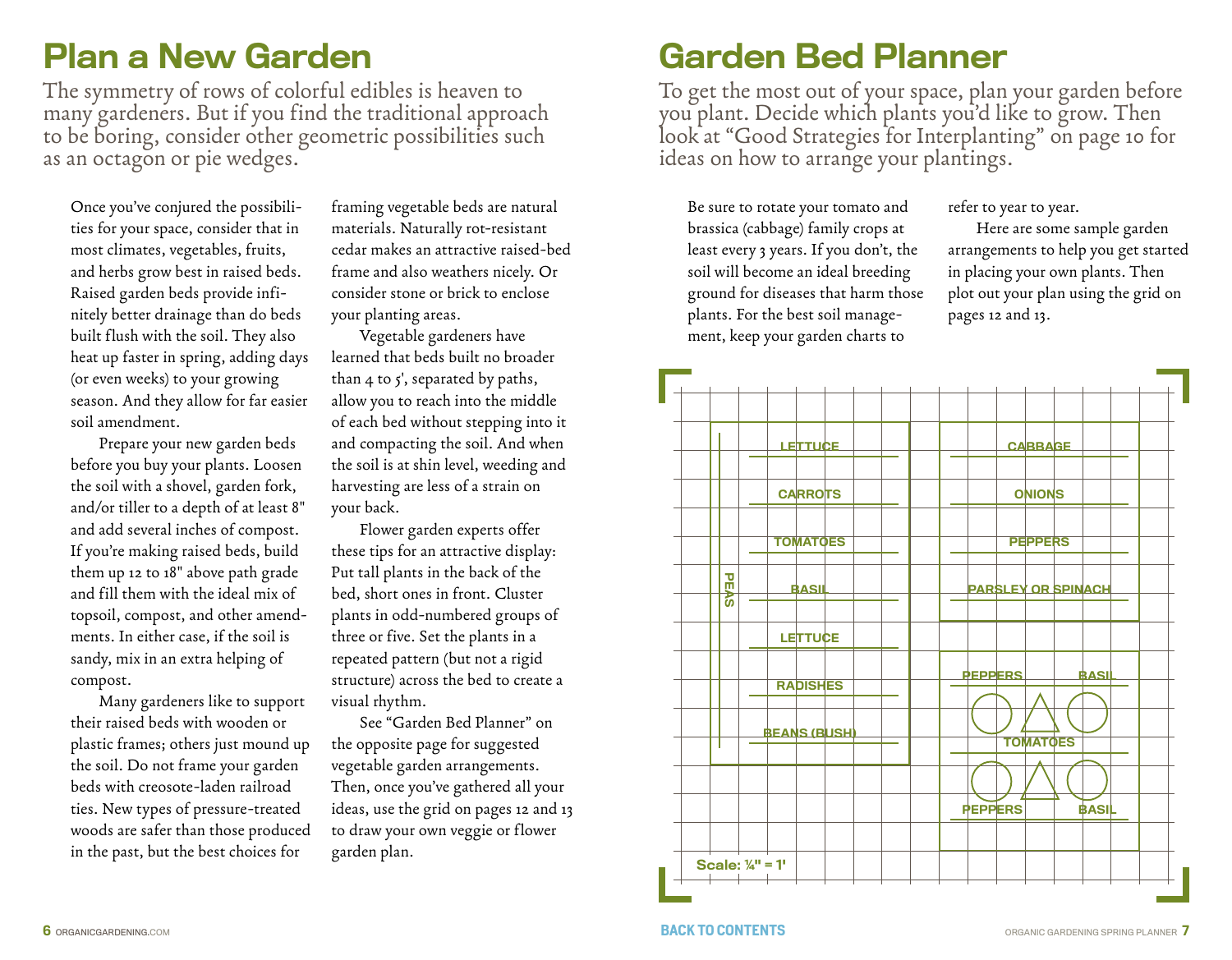## <span id="page-4-0"></span>Spring Planting Guide

Timing is everything. To start your seeds on time, you need to know the last spring frost (LSF) date for your area of the country. If you don't know this date, contact your regional cooperative extension office (*<csrees.usda.gov/Extension>*).

The chart "Starting Seeds Indoors," below, will help you determine when to sow seeds indoors so you can transplant to the garden at the proper time. Use column A to figure your outdoor planting date for transplants; write the date in column B. Then count back the number of weeks it takes each plant to reach transplant size (subtract weeks in column C from date in column B) to figure your indoor

planting date for seeds; write that date in column D.

Some plants can also be directseeded into your garden. Use the chart "Starting Seeds Outdoors in Spring" on the opposite page to determine your outdoor sowing date for these plants.

Spacing your seeds and transplants is also critical. See "Vegetable Planting and Spacing Guide" on page 11 for more information.

|                                  | <b>STARTING SEEDS INDOORS</b> |                                                               |                                                     | Last Spring Frost (LSF) Date:                            |                                           |
|----------------------------------|-------------------------------|---------------------------------------------------------------|-----------------------------------------------------|----------------------------------------------------------|-------------------------------------------|
|                                  | Plant                         | A. When to<br><b>Plant Outdoors</b><br><b>Relative to LSF</b> | <b>B.</b> Outdoor<br><b>Planting</b><br><b>Date</b> | C. Weeks<br>to Reach<br><b>Transplant</b><br><b>Size</b> | D. Indoor<br><b>Sowing</b><br><b>Date</b> |
|                                  | <b>Broccoli</b>               | 2 weeks before LSF                                            |                                                     | 4-6 weeks                                                |                                           |
|                                  | Brussels sprouts              | 2 weeks before LSF                                            |                                                     | 4-6 weeks                                                |                                           |
|                                  | Cabbage                       | 4 weeks before LSF                                            |                                                     | 4-6 weeks                                                |                                           |
| Frost                            | Chard. Swiss*                 | 2 weeks before LSF                                            |                                                     | 4-6 weeks                                                |                                           |
| Survive Heavy<br>(26-30°F)       | Collards                      | 4 weeks before LSF                                            |                                                     | 4-6 weeks                                                |                                           |
|                                  | Kale                          | 4 weeks before LSF                                            |                                                     | 4-6 weeks                                                |                                           |
|                                  | Kohlrabi*                     | 4 weeks before LSF                                            |                                                     | 4-6 weeks                                                |                                           |
|                                  | $Peas*$                       | 6-8 weeks before LSF                                          |                                                     | 3-4 weeks                                                |                                           |
|                                  | Spinach*                      | 3-6 weeks before I SF                                         |                                                     | 4-6 weeks                                                |                                           |
|                                  | Turnips                       | 4 weeks before LSF                                            |                                                     | 3-4 weeks                                                |                                           |
|                                  | Arugula*                      | 3-4 weeks before LSF                                          |                                                     | 4-5 weeks                                                |                                           |
|                                  | Beets*                        | 2 weeks before LSF                                            |                                                     | 4-6 weeks                                                |                                           |
| Survive Light<br>Frost (30-32°F) | Cauliflower                   | 2 weeks before LSF                                            |                                                     | 4-6 weeks                                                |                                           |
|                                  | Lettuce, head                 | 3-4 weeks before LSF                                          |                                                     | 4-5 weeks                                                |                                           |

\*Note: Can also be direct-seeded into the garden. See "Starting Seeds Outdoors in Spring" on the opposite page.

Starting Seeds Indoors (cont.)

Last Spring Frost (LSF) Date:

|              | <b>Plant</b>    | A. When to<br><b>Plant Outdoors</b><br><b>Relative to LSF</b> | <b>B.</b> Outdoor<br><b>Planting</b><br>Date | C. Weeks<br>to Reach<br><b>Transplant</b><br><b>Size</b> | D. Indoor<br><b>Sowing</b><br><b>Date</b> |
|--------------|-----------------|---------------------------------------------------------------|----------------------------------------------|----------------------------------------------------------|-------------------------------------------|
|              | Cucumbers*      | 1-2 weeks after LSF                                           |                                              | 3-4 weeks                                                |                                           |
|              | Eggplant        | 2-3 weeks after LSF                                           |                                              | 8-10 weeks                                               |                                           |
|              | Marigolds       | 1-2 weeks after LSF                                           |                                              | 6-8 weeks                                                |                                           |
|              | Melons*         | 2 weeks after LSF                                             |                                              | 3-4 weeks                                                |                                           |
| Frost-Tender | Okra*           | 2-4 weeks after LSF                                           |                                              | 4-6 weeks                                                |                                           |
|              | <b>Peppers</b>  | 2 weeks after LSF                                             |                                              | 6-14 weeks                                               |                                           |
|              | Squash*         | 2 weeks after LSF                                             |                                              | 3-4 weeks                                                |                                           |
|              | <b>Tomatoes</b> | 1-2 weeks after LSF                                           |                                              | 6-8 weeks                                                |                                           |
|              | Zinnia**        | 1-2 weeks after LSF                                           |                                              | 4-6 weeks                                                |                                           |

### Starting Seeds Outdoors in Spring

|              | Melons*                                                                                                 |                      | 2 weeks after LSF    |                                                                           | 3-4 weeks                                                                                        |  |
|--------------|---------------------------------------------------------------------------------------------------------|----------------------|----------------------|---------------------------------------------------------------------------|--------------------------------------------------------------------------------------------------|--|
|              | Okra*                                                                                                   | 2-4 weeks after LSF  |                      |                                                                           | 4-6 weeks                                                                                        |  |
| Frost-Tender | Peppers                                                                                                 | 2 weeks after LSF    |                      |                                                                           | 6-14 weeks                                                                                       |  |
|              | Squash*                                                                                                 |                      | 2 weeks after LSF    |                                                                           | 3-4 weeks                                                                                        |  |
|              | Tomatoes                                                                                                | 1-2 weeks after LSF  |                      |                                                                           | 6-8 weeks                                                                                        |  |
|              | Zinnia**                                                                                                |                      | 1-2 weeks after LSF  |                                                                           | 4-6 weeks                                                                                        |  |
|              | <b>STARTING SEEDS OUTDOORS IN SPRING</b><br>The following plants can be direct-seeded into your garden. |                      |                      | **Note: Do not transplant well; use peat pots, or direct-seed. See below. | *Note: Can also be direct-seeded into the garden. See "Starting Seeds Outdoors in Spring" below. |  |
|              | Plant                                                                                                   |                      |                      | <b>When to Plant Outdoors</b><br><b>Relative to LSF</b>                   | <b>Outdoor Sowing Date</b>                                                                       |  |
| Arugula      |                                                                                                         | 2 weeks before LSF   |                      |                                                                           |                                                                                                  |  |
| Beans        |                                                                                                         | 2 weeks after LSF    |                      |                                                                           |                                                                                                  |  |
| <b>Beets</b> |                                                                                                         | 0-2 weeks before LSF |                      |                                                                           |                                                                                                  |  |
| Carrots      |                                                                                                         | 2-3 weeks before LSF |                      |                                                                           |                                                                                                  |  |
| Chard, Swiss |                                                                                                         |                      | 0-2 weeks before LSF |                                                                           |                                                                                                  |  |
| Corn         |                                                                                                         | 2 weeks after LSF    |                      |                                                                           |                                                                                                  |  |
|              | Cucumbers                                                                                               |                      | 2 weeks after LSF    |                                                                           |                                                                                                  |  |
|              | Lettuce, leaf                                                                                           |                      | 2 weeks before LSF   |                                                                           |                                                                                                  |  |
|              | Melons                                                                                                  |                      | 2 weeks after LSF    |                                                                           |                                                                                                  |  |
|              | Nasturtium                                                                                              |                      | 1-2 weeks before LSF |                                                                           |                                                                                                  |  |
| Okra         |                                                                                                         |                      | 2 weeks after LSF    |                                                                           |                                                                                                  |  |
| Peas         |                                                                                                         |                      | 4-6 weeks before LSF |                                                                           |                                                                                                  |  |
|              | Pumpkins                                                                                                |                      |                      | 1 week after LSF                                                          |                                                                                                  |  |
|              | Spinach                                                                                                 |                      |                      | 4-6 weeks before LSF                                                      |                                                                                                  |  |
|              | Sauash                                                                                                  |                      |                      | 1 week after LSF                                                          |                                                                                                  |  |
|              | <b>Sunflowers</b>                                                                                       |                      |                      | 2-3 weeks after LSF                                                       |                                                                                                  |  |
|              | Zinnia                                                                                                  |                      |                      | 2-3 weeks after LSF                                                       |                                                                                                  |  |
|              |                                                                                                         |                      |                      |                                                                           |                                                                                                  |  |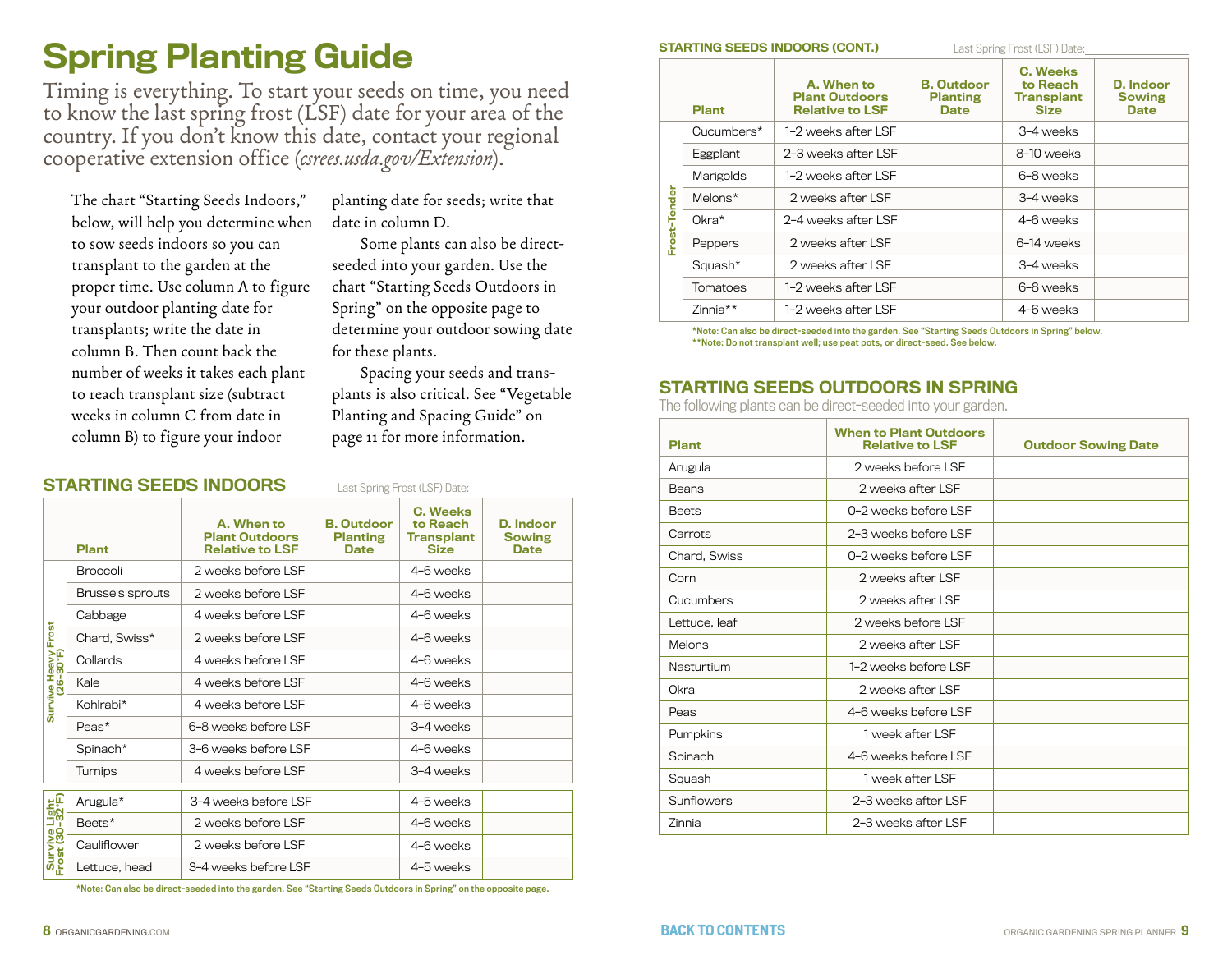## <span id="page-5-0"></span>Good Strategies for Interplanting

Some plants make particularly good neighbors because of their different root patterns, growth habits, or heights. Use plant differences to your advantage by interplanting crops that give each other needed shade or room to grow.

| <b>Plants with</b><br>Complementary<br><b>Root Growth</b> | Plants with<br><b>Complementary</b><br><b>Top Growth</b> |
|-----------------------------------------------------------|----------------------------------------------------------|
| Beans-Carrots                                             | Beans (bush)-Celery                                      |
| Beans-Celery                                              | Beans (bush)-Radishes                                    |
| Beans-Corn                                                | Beans (bush)-<br>Tomatoes (staked)                       |
| Beans-Cucumbers                                           |                                                          |
| Beans–Onions                                              | Beans (pole)-Corn                                        |
| Beans–Radishes                                            | Beans (pole)-<br>Corn-Squash                             |
| Beans–Squash                                              | Beets-Kohlrabi                                           |
| Cabbage–Onions                                            | Cabbage-Chives                                           |
| Carrots–Onions                                            | Cabbage-Onions                                           |
| Chard. Swiss–<br>Cucumbers                                | Cabbage-Peppers                                          |
| Corn–Lettuce                                              | Cabbage-Tomatoes                                         |
| Corn–Potatoes                                             | Cabbage or Chinese<br>cabbage-Corn                       |
| Eggplant-Onions                                           | Cabbage-family                                           |
| Kohlrabi–Beets                                            | crops-Carrots                                            |
| Leeks-Carrots                                             | Carrots-Leeks                                            |
| Lettuce-Carrots-Onions                                    | Carrots-Onions                                           |
| Lettuce–Parsnips                                          | Cucumbers-Okra                                           |
| Lettuce–Radishes                                          | Cucumbers or                                             |
| Peas-Radishes                                             | squash-Cabbage                                           |
| Peas-Turnips                                              | Cucumbers or<br>squash-Corn                              |
| Peppers-Onions                                            | Eggplant-Onions                                          |
| Salsify–Lettuce                                           | Lettuce-Carrots-Onions                                   |
| Spinach–Onions                                            | Lettuce-Corn                                             |
|                                                           | Lettuce-Onions                                           |
|                                                           |                                                          |

Parsley—Leeks

#### Peas (trellised)— Cabbage-family crops, carrots, kohlrabi, lettuce, radishes, spinach, or turnips

Peppers—Onions Potatoes—Corn Radishes—Lettuce Spinach—Onions

#### Plants That Provide Shade—Plants That Tolerate Shade

Beans (bush)—Celery Beans (bush or pole)—Lettuce Beans (bush or pole)—Spinach Brassica-family crops—Celery Brassica-family crops—Lettuce Brassica-family crops—Spinach Corn—Lettuce **Cucumbers** (trellised)—Celery **Cucumbers** (trellised)—Lettuce Eggplant—Celery Okra—Cucumbers Peas (trellised)—Lettuce Peas (trellised)—Spinach **Tomatoes** (staked)—Lettuce

## Vegetable Planting and Spacing Guide

|                              |                                         | Intensive<br><b>Spacing</b>                       |                                        | <b>Conventional</b><br><b>Spacing</b> |
|------------------------------|-----------------------------------------|---------------------------------------------------|----------------------------------------|---------------------------------------|
| <b>Plant</b>                 | <b>Seed</b><br><b>Planting</b><br>Depth | (distance<br>between plants<br>in all directions) | (distance<br>between<br>plants in row) | (distance<br>between<br>rows)         |
| Asparagus (crowns)           | $6 - 10"$                               |                                                   | 24"                                    | 36-48"                                |
| Beans, snap (bush)           | 1"                                      | $4 - 6"$                                          | $2 - 4"$                               | 18-36"                                |
| <b>Beets</b>                 | $\frac{1}{2}$ "                         | $2 - 6"$                                          | $2 - 4"$                               | 12-30"                                |
| Broccoli*                    | $\frac{1}{4}$ "                         | $15 - 18"$                                        | $12 - 24"$                             | 18-36"                                |
| Brussels sprouts*            | $\frac{1}{2}$ "                         | 18"                                               | $18 - 24"$                             | 30-36"                                |
| Cabbage*                     | $\frac{1}{4}$ "                         | 15-18"                                            | 12-24"                                 | 24-36"                                |
| Carrots                      | $\frac{1}{4}$ "                         | $2 - 3"$                                          | $1 - 3"$                               | 16-30"                                |
| Cauliflower*                 | $\frac{1}{2}$ "                         | 18"                                               | 24"                                    | 36"                                   |
| Chard, Swiss                 | $\frac{1}{2}$ "                         | 9"                                                | 9"                                     | 18"                                   |
| Collards                     | $\frac{1}{2}$ "                         | 15"                                               | 15"                                    | 36"                                   |
| Corn                         | 1 <sup>0</sup>                          | 18"                                               | $8 - 12"$                              | 30-42"                                |
| Cucumbers                    | $\frac{1}{2}$ -1"                       | $12 - 18"$                                        | $3 - 6"$                               | $14 - 42"$                            |
| Eggplant*                    | $\frac{1}{4}$ "                         | 24"                                               | 24"                                    | 24-36"                                |
| Lettuce, leaf                | $\frac{1}{4}$ "                         | $6 - 9"$                                          | $8 - 12"$                              | $12 - 24"$                            |
| Melons                       | $\frac{1}{2}$ "                         | 36"                                               | 36-96"                                 | 72-96"                                |
| Okra                         | $\frac{1}{2}$ "                         | 18"                                               | $10 - 14"$                             | 24-48"                                |
| Onions (sets)                | 1"                                      | $4 - 6"$                                          | $1 - 4"$                               | 16-24"                                |
| Peas                         | 1"                                      | $2 - 6"$                                          | $1 - 3"$                               | 24-48"                                |
| Peppers*                     | $\frac{1}{2}$ "                         | $12 - 15"$                                        | 12-24"                                 | 18-36"                                |
| Potatoes                     | 4"                                      | $10 - 12"$                                        | $6 - 12"$                              | 30-42"                                |
| Radishes                     | $\frac{1}{4}$ "                         | $2 - 3"$                                          | $\frac{7}{2}-1$ "                      | $8 - 18"$                             |
| Spinach                      | $\frac{1}{4}$ "                         | 4-6"                                              | $2 - 6"$                               | 12-36"                                |
| Squash, summer<br>and winter | $\frac{1}{2}$ -1"                       | 24-36"                                            | 39-96"                                 | 72-96"                                |
| Tomatoes (staked)*           | $\frac{1}{4} - \frac{1}{2}$             | 18-24"                                            | $12 - 24"$                             | 36-48"                                |

\*Note: Rarely direct-seeded into the garden.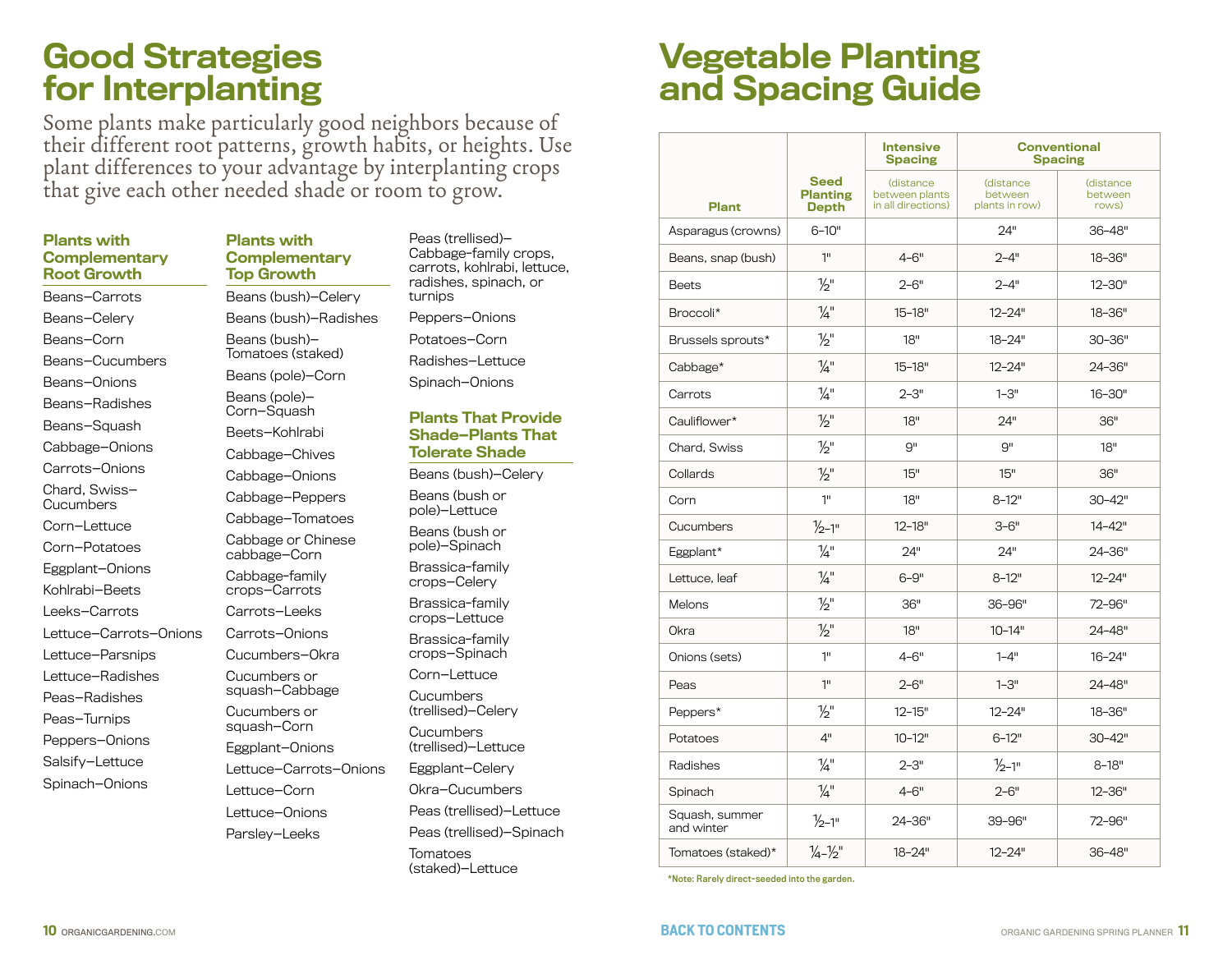## <span id="page-6-0"></span>Garden Bed Grid

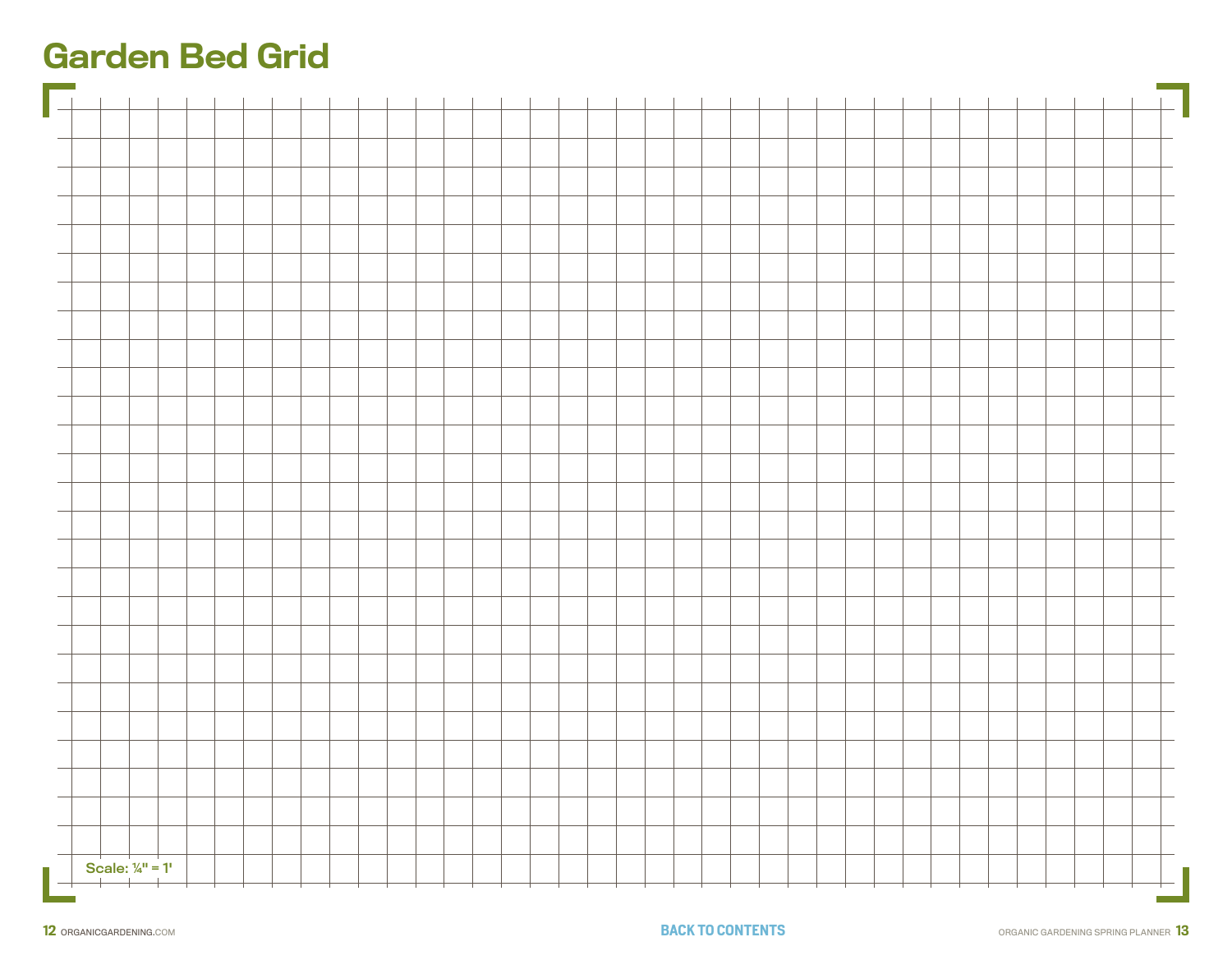## <span id="page-7-0"></span>Garden Record

Keep track of the plants in your garden so you can repeat your successes and troubleshoot when a plant hasn't performed as expected. (Copy this page, as needed.)

| Where purchased: www.communication.com/www.communication.com/www.com/www.com/www. |
|-----------------------------------------------------------------------------------|
|                                                                                   |
|                                                                                   |
| Feeding notes: www.communications.communications.com                              |
|                                                                                   |
|                                                                                   |
|                                                                                   |
|                                                                                   |
|                                                                                   |

| Feeding notes: www.communication.com/www.communication.com/www.com/www.com/www.com/www.com/www.com/ |
|-----------------------------------------------------------------------------------------------------|
|                                                                                                     |
|                                                                                                     |
|                                                                                                     |
|                                                                                                     |
|                                                                                                     |

## $\blacksquare$  $HS$  JOLIF

This section of the Organic Gardening Spring Planner is designed for you to make notes about what's going on in your garden in spring.

You'll find a to-do list for the growing region where you live. Journal pages for the 3 months of March, April, and May follow.

Following all the tips and journal pages, you'll find several "Garden Record" pages where you can record information about particular plants that you have tried.

We hope you find this journal to be a handy tool and reference.

For the purposes of this journal, we've designated six gardening regions according to typical growing conditions rather than by USDA zones.

### Starting Seeds Indoors

| Page | <b>Gardening Region</b>         | <b>States</b>                                                                                                                                                                                      |
|------|---------------------------------|----------------------------------------------------------------------------------------------------------------------------------------------------------------------------------------------------|
| 16   | GULF COAST AND HAWAII           | Alabama, Florida, Hawaii, Louisiana, Mississippi                                                                                                                                                   |
| 17   | NORTHEAST AND<br><b>MIDWEST</b> | Connecticut, Delaware, Illinois, Indiana, Iowa,<br>Kansas, Maryland, Massachusetts, Missouri, Nebraska,<br>New Jersey, New York, Ohio, Pennsylvania, Rhode<br>Island, Washington DC, West Virginia |
| 18   | NORTHERN TIER                   | Alaska, Maine, Michigan, Montana, New Hampshire,<br>North Dakota, South Dakota, Vermont, Wisconsin,<br>Wyoming, Canada                                                                             |
| 19   | PACIFIC NORTHWEST               | California (northern), Idaho, Oregon, Washington                                                                                                                                                   |
| 20   | <b>SOUTHEAST</b>                | Arkansas, Georgia, Kentucky, North Carolina,<br>South Carolina, Tennessee, Virginia                                                                                                                |
| 21   | <b>SOUTHWEST</b>                | Arizona, California (southern), Colorado, Nevada,<br>New Mexico, Oklahoma, Texas, Utah                                                                                                             |



©2009 by Rodale Inc.

<sup>o</sup>2009 by Rodale Inc.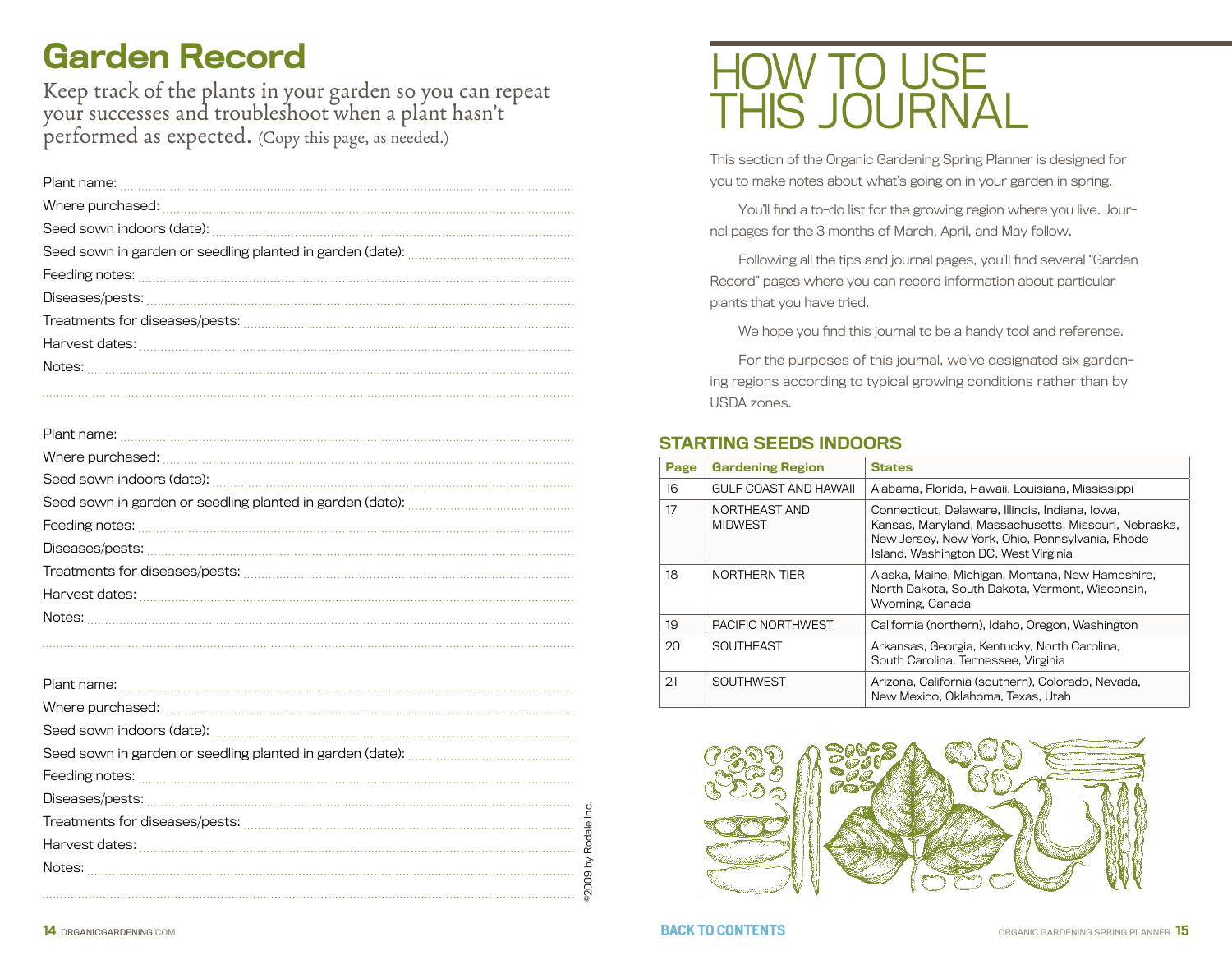## <span id="page-8-0"></span>To-Do List: Gulf Coast and Hawaii

Grow cover crops, such as sun hemp and crowder peas, to build soil health. Once they mature, cut them down and till them under before planting.

Sow seeds for arugula, basil, beets, broccoli, green beans, collards, cucumbers, eggplant, Chinese greens, lettuce, hot peppers, okra, radishes, and cherry tomatoes in tilled soil.

Try some quick-maturing varieties of cucumbers, squash, and zucchini. You may luck out and get a good harvest before the insect and disease explosion of the hot season makes them hard to keep alive.

Water new plantings thoroughly. Soil dries out quickly in wind and midday heat, and even frequent rain showers may not fully soak the soil. A thick layer of mulch or compost and a drip irrigation system can conserve water.

Cover your compost to keep the sun and wind from drying it out. Bury it in soil or cover it with straw.

Remove weeds now, before they flower and seed.

Monitor for insects and take steps to control them. A good shot of insecticidal soap will usually take care of aphids, mealybugs, scale, and spider mites if you catch them early. Use the two-block method for adultstage grasshoppers: Get two blocks of wood and bring them together quickly with the grasshopper in between!

Scout for snails and slugs that gravitate toward seedlings and brassica crops. Control them by putting copper tape or diatomaceous earth around the borders of beds.

Feed gardenias in March to have flowers for May Day. Use bat and seabird guano applied lightly around flowering shrubs or mixed with water to create a tea for a foliar feed.

Start seeds for warm season annuals, such as marigolds, cosmos, salvia, vinca, and morning glories, in flats in shade to part-shade in April and May. Adjust them slowly to full sun when you transplant them.

Apply compost to ginger and other tropical flowers. Keep their fallen leaves around their roots, without touching the stems. Do the same with bananas.

Feed fruit and flower trees in May. Spread finished compost or composted chicken manure thinly and evenly over an 18-inch circle around the tree, leaving a 2-inch buffer right around the trunk.

Build fruiting and flowering plants' resistance to insects, fungal diseases, and sooty mold by giving frequent foliar feedings of liquid kelp or seaweed.

Enjoy the blossoms of tropical trees, especially the Golden Trumpet (Tabebuia argentea, aka Silver Trumpet), with its masses of yellow flowers. Even when not in flower, its corky bark and unusual, almost "bonsai" shape make it an interesting attraction. Its light olive leaves harmonize well with most landscapes.

Harvest bananas immediately when the fruit turns yellow, or when the ridges have nearly disappeared from the green fruit.

## To-Do List: Northeast and midwest

Prepare your garden soil once it

has dried out and crumbles easily in your hand. Turn under winter-killed cover crops in early spring. Incorporate green cover crops such as winter rye into the soil at least 2 weeks before your transplant date. Add compost.

Top-dress garden beds with compost.

Use mulch to deter weeds; reapply as needed.

Keep all newly planted crops well watered if Mother Nature doesn't cooperate by providing sufficient rain.

Presprout peas and potatoes in advance of setting them out in the garden to give them a head start.

Plant peas and spinach as soon as the ground can be worked.

Start seeds of cool-season vegetables such as broccoli, cabbage, cauliflower, and kale indoors under grow lights in March if you didn't start them in February.

Plant cool-season vegetables such as mustard greens, lettuce, peas, radishes, and spinach in cold- or warmframes (coldframes with heat cables or another heat source) in late March or early April.

Start seeds of warm-season vegetables such as eggplant, peppers, and tomatoes indoors the first week in April to transplant into the garden in late May.

Direct-seed beets, carrots, Swiss chard, collards, lettuce, parsnips, peas, and spinach and place onion sets into the garden in April. Set out hardy seedlings such as cabbage, leafy greens, onions, pansies, and snapdragons, allowing them to

harden-off for a day or two in a protected area.

Plant warm-season vegetable

plants—cucumbers, eggplant, melons, peppers, squash, and tomatoes—around the safe plantingout date. Check with your cooperative extension office to find the last spring frost date for your locality.

Go ahead and pick those longawaited first asparagus spears in April and May.

Start seeds of cool-season

flowers such as coleus, larkspur, marigolds, snapdragons, statice, verbenas, and zinnias indoors under grow lights in March. Put them in the garden in late May.

Start seeds of herbs, such as basil. dill, and parsley, in April.

Direct-seed foxgloves and hollyhocks in the garden in April.

Set out warm-season bulbs, such as dahlias, cannas, and gladiolus, in May.

Plant bareroot roses in April. Place a handful of bone meal in the hole. Mound the soil up around the plant to within 1 inch of the top. Remove the soil as new growth appears.

Dig, divide, and transplant perennials, such as asters, that bloom in summer or fall.

Place supports near top-heavy plants such as delphiniums and peonies—in anticipation of many blooms.

Remove faded lilac blossoms. To ensure a healthy, vigorous plant, prune up to one-third of the branches if needed.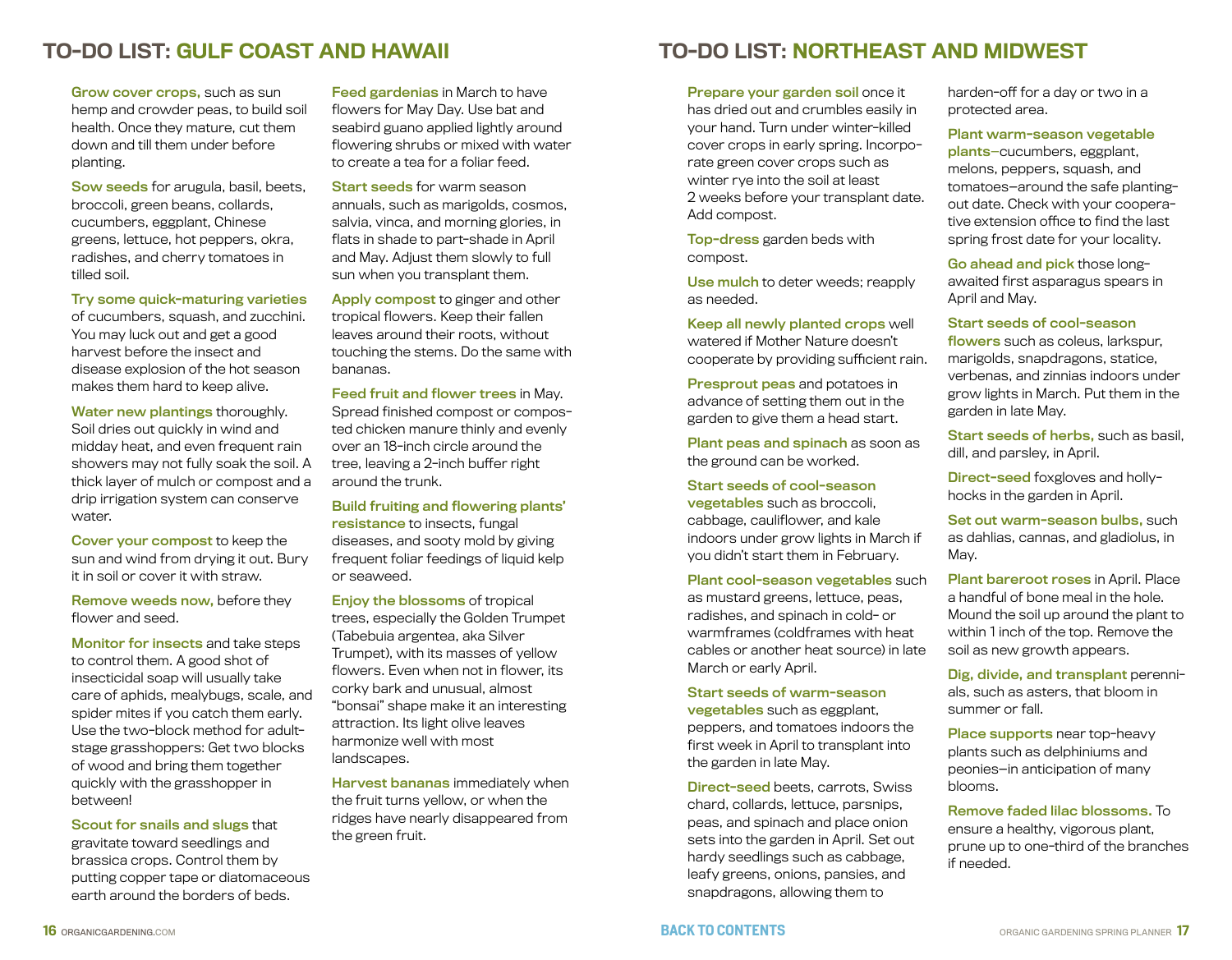#### Use a good seed-starting mix.

Purchase a mix labeled for seed starting; the bag should feel comparatively light. Or make your own by combining equal amounts of peat moss, perlite, and vermiculite.

Put seeded flats in a warm place to germinate. Check them daily (twice daily is better), and at the first sign of growth, move them under fluorescent lights.

Water seedlings gently or add water to the tray beneath them. Don't let seedlings dry out or get soggy.

Feed seedlings weak compost tea or ¼-strength diluted fish emulsion. Don't overfertilize.

#### Harden-off purchased or homegrown seedlings. About 2 weeks before your planting-out date, take your little plants outside for an hour or so. Gradually lengthen the time that they are out.

Soak peas overnight in warm water so they'll germinate faster. Use a container big enough to allow them to swell to double their size.

#### Direct-seed cool-season

vegetables such as beets, lettuce, peas, and spinach as soon as the soil can be worked. Plant them at intervals of 1 or 2 weeks for a continuous harvest.

Give overwintering geraniums a severe cutting-back in March, and they'll be bushy and ready to bloom again in a few weeks.

Divide most perennial flowers in spring. When the new growth is a couple of inches high, dig up the clump and pull or cut it apart. Add compost to the hole when you replant them. (Do not divide or transplant peonies at this time.)

Put in supports for heavy plants such as peonies in May while they are still small.

Start dianthus, pansies, petunias, and snapdragons indoors late in March.

Sow poppies and sweet peas in the garden. (Shovel snow first if you must!)



## <span id="page-9-0"></span>To-Do List: Northern tier To-Do List: pacific northwest

Turn under cover crops a few weeks before planting to allow them to decompose. Wait until the soil is dry and crumbly before tilling it. For small areas, slice below the green growth with a shovel and turn the crop over so that only dirt shows.

Test the soil and amend it based on the results. Your regional cooperative extension office can recommend tests or testing companies.

Side-dress fall-planted garlic with compost and soil amendments high in nitrogen. Larger bulbs will be the result.

Plant peas when a week of warm weather is forecast in March. Presprout them indoors.

Sow seeds for salad greens or set out transplants monthly, starting in April, to harvest these veggies yearround. Try arugula, chard, cress, endive, kale, lettuce, mustard, and radicchio. Grow them a couple of inches apart in all directions and harvest the leaves once they are 2" tall. Thin some to grow tall to use as cooking greens.

Sow seeds indoors or plant purchased seedlings of broccoli and cabbage. Plant early-, mid-, and late-season varieties for staggered harvests.

Direct-sow carrots in April.

Plant potatoes from March through May for summer and fall harvests.

Plant heat-loving plants such as peppers, squash, and tomatoes after the last spring frost. Grow your own transplants by sowing in February or March.

Direct-sow beans every few weeks from after the last spring frost until mid-July.

Plant herb seedlings such as oregano, parsley, and rosemary in a sunny spot close to the back door for easy access when cooking. Don't plant basil until after the last spring frost.

Apply plastic mulch to help increase the soil temperature faster for strong, early growth of heat-loving plants such as cucumbers, melons, and peppers.

Protect seedlings and transplants

from frost with permeable row covers. When the edges are buried completely to form a tight barrier, row covers also protect carrots, mustard, and radishes from the fly that gives birth to root maggots. They keep out flea beetles, too, which chew tiny holes in arugula, bok choy, and mizuna leaves.

Harvest twice weekly, cutting everything that is ripe, to encourage plants to continue producing.

Divide and move hardy perennials

to better or additional locations in April. Plant them even though some may not yet be blooming. They get established better because spring rain reduces the need for vigilant watering.

Brighten a shady spot with low mounds of colorful pansies that will bloom until midsummer.

Wait until the last frost date (in May) to plant frost-sensitive flowers such as impatiens. Hold back hanging fuchsia baskets until then also.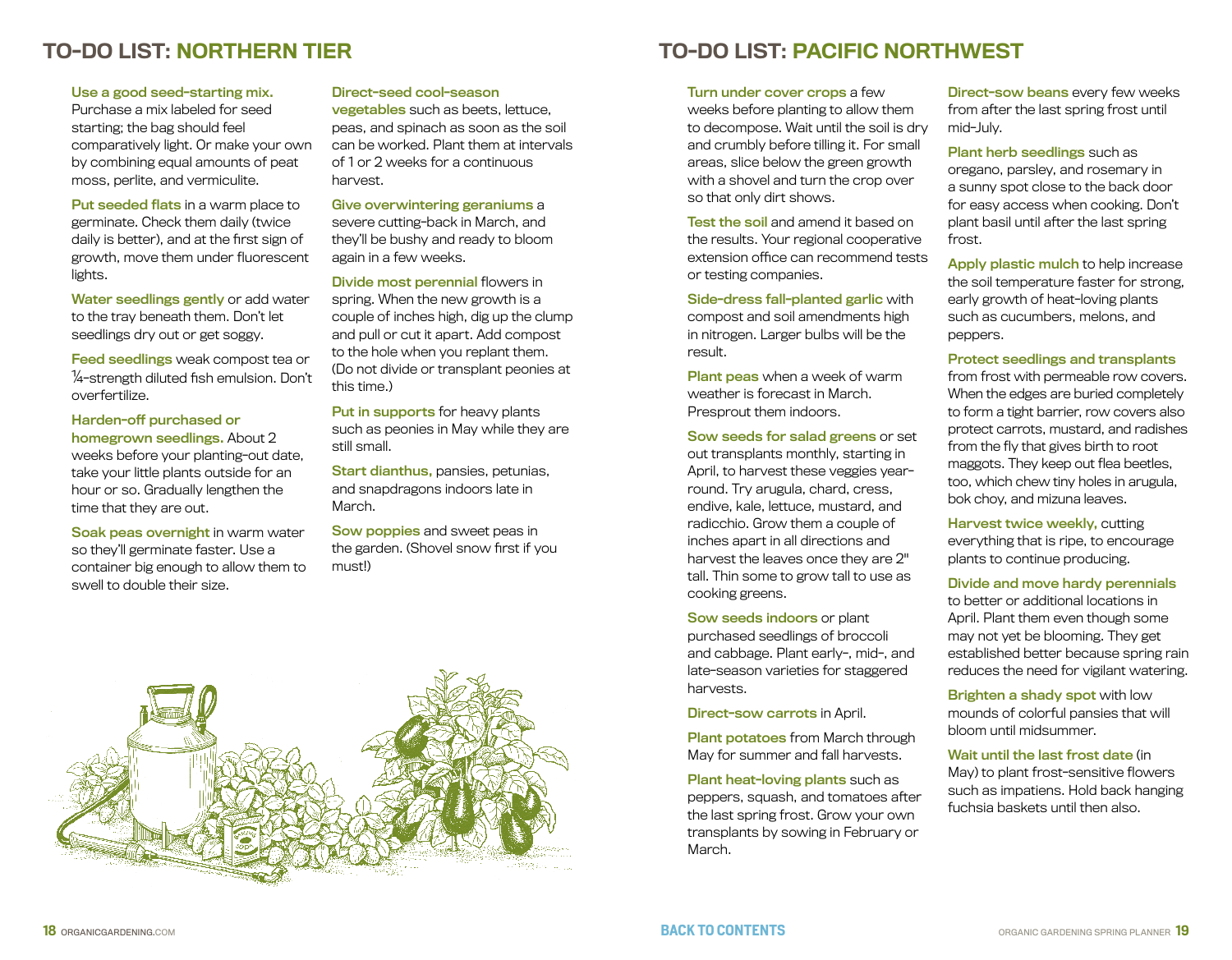Prepare your garden beds deeply and well. Do not work the soil—with spade, fork, or tiller—until it is dry enough to crumble in your hand.

Rotate your crops, even on a small scale. Planting tomatoes in the same place year after year invites diseasecausing organisms to build up in the soil.

Start warm-season vegetables indoors beginning in March. These include eggplant, peppers, squash, and tomatoes.

Direct-seed beets, carrots (don't delay), Swiss chard, lettuce, mâche, mesclun, mustard, radishes, spinach, and turnips in March. Put in onion sets, too.

Plant cool-weather vegetable seedlings in March, too-including broccoli, cabbage, Swiss chard, greens, lettuce, spinach, and root crops. It's not too late to also plant peas and potatoes.

Mulch potatoes with straw as soon as the sprouts emerge from the soil.

Start warm-season veggies—directseeding beans, corn, and cucumbers and transplanting tomatoes (melons and squash can go in as seed or transplants)—after your last spring frost date.

Rotate your tomatoes rather than planting them in the same spot year after year. Tomato diseases can easily build up in the soil and decrease or destroy your chances of harvesting the golden and red globes.

Wait until the soil is warm (May) to set out eggplant and peppers and sow okra and black-eyed peas.

Spread row covers over plants in case the cold returns. Just be sure to remove them on hot days.

Harvest cool-season crops regularly and keep them watered and weeded.

Plant annual vines to shade heatsensitive plants from summer sun.

Crush the eggs and larvae of insect pests, such as cabbage moths and bean beetles, if you find them.

Search for slugs and snails. Go out at night with a light, a container, a strong stomach, and an iron will, and handpick and destroy these pests. Or try beer traps, diatomaceous earth, or ashes—especially around strawberries and leafy greens.

Deadhead daffodils when blooms droop, but leave the foliage to recharge the bulbs for next year. Cut the leaves back after they turn brown.

Direct-seed calendulas, cosmos, lavatera, nasturtiums, and snapdragons in March.

Plant annuals such as asters, cleome, coreopsis, marigolds, nicotiana, petunias, sunflowers, and zinnias in May. Or start them indoors in March or April and set the transplants in the garden in May.

Sow sunflowers and tithonia ("Mexican sunflower") where their height will mesh with your garden design.

Set out caladium corms in shady spots, or mix them with coleus in containers in March.

Support tall or heavy perennials such as hollyhocks and peonies before they are unwieldy. Small or cut-down tomato cages work well for peonies and are hidden by the leaves.

Side-dress roses with an organic fertilizer in May, and keep topdressing with compost.

## <span id="page-10-0"></span>To-Do List: SOUTHEAST To-Do List: SOUTHWEST

Pull back mulch from the garden to allow the soil to heat up quickly and to eliminate that habitat for pill bugs and other seedling eaters. Warm soil will let you plant in early March.

Replace mulch around shrubs, trees, and anything else that will benefit from a cooler soil. First apply a layer of compost to feed the soil.

Go to town direct-sowing Chinese and Napa cabbages, kale, lettuce, mustard, spinach, and short-season root crops in March for a late spring harvest. Harvest leafy greens often or they will bolt.

Sow black-eyed peas, crowder peas, and purple hull peas into the garden. Consider growing a black bean such as 'Black Coco', which can be eaten as a snap bean or shelled bean and thrives in dry years.

Set out early transplants of cukes, squash, and tomatoes. Plant tomatoes that will set fruit in the heat—these include many small-fruited varieties and 'Hawaiian Tropic' and 'Heartland' slicing tomatoes.

Sow okra, peanuts, sweet potatoes, and climbing malabar spinach indoors 8 weeks before transplanting or direct-seed them outdoors when night temperatures are above 50°F. Set out eggplant, melons, and peppers also once the soil has warmed.

Direct-seed vegetables from mid-April to early May to allow for a July harvest. Put in amaranth, beans, pumpkins, winter squash, and watermelon. Plant sweet potato slips, too.

Plant potatoes in March and mulch them with 6 inches of straw as soon as the sprouts emerge from the soil.

**Start seeds of peppers and tomatoes** in containers to transplant in July for the fall garden.

Harvest and enjoy your asparagus!

Stop watering onions, garlic, and shallots when the foliage begins to turn yellow.

Set out sweet potato slips on a cloudy day in May.

Keep floating row covers handy in case cold weather or even a freeze threatens your late-spring garden.

Feed perennial herbs such as salad burnet, marjoram, mint, rosemary, sage, and thyme. It's wise to grow mint in a pot or enclosed area since it can spread quickly and overtake the herb garden.

**Plant roses in March. Prune growing** roses very early in March if you have missed the recommended mid-February pruning.

Plant a cutting garden. In March, direct-seed coneflowers, gayfeather, salvias, and yarrow (in several colors). Add annuals such as crested cockscombs, purple fountain grass, several varieties of sunflowers, and zinnias.

Plant summer bulbs such as tuberous begonias, dahlias, gladiolus, and lilies in late March through April.

Direct-seed annuals such as globe amaranth, sunflowers, and zinnias in May.

Propagate groundcovers and hostas in shady areas.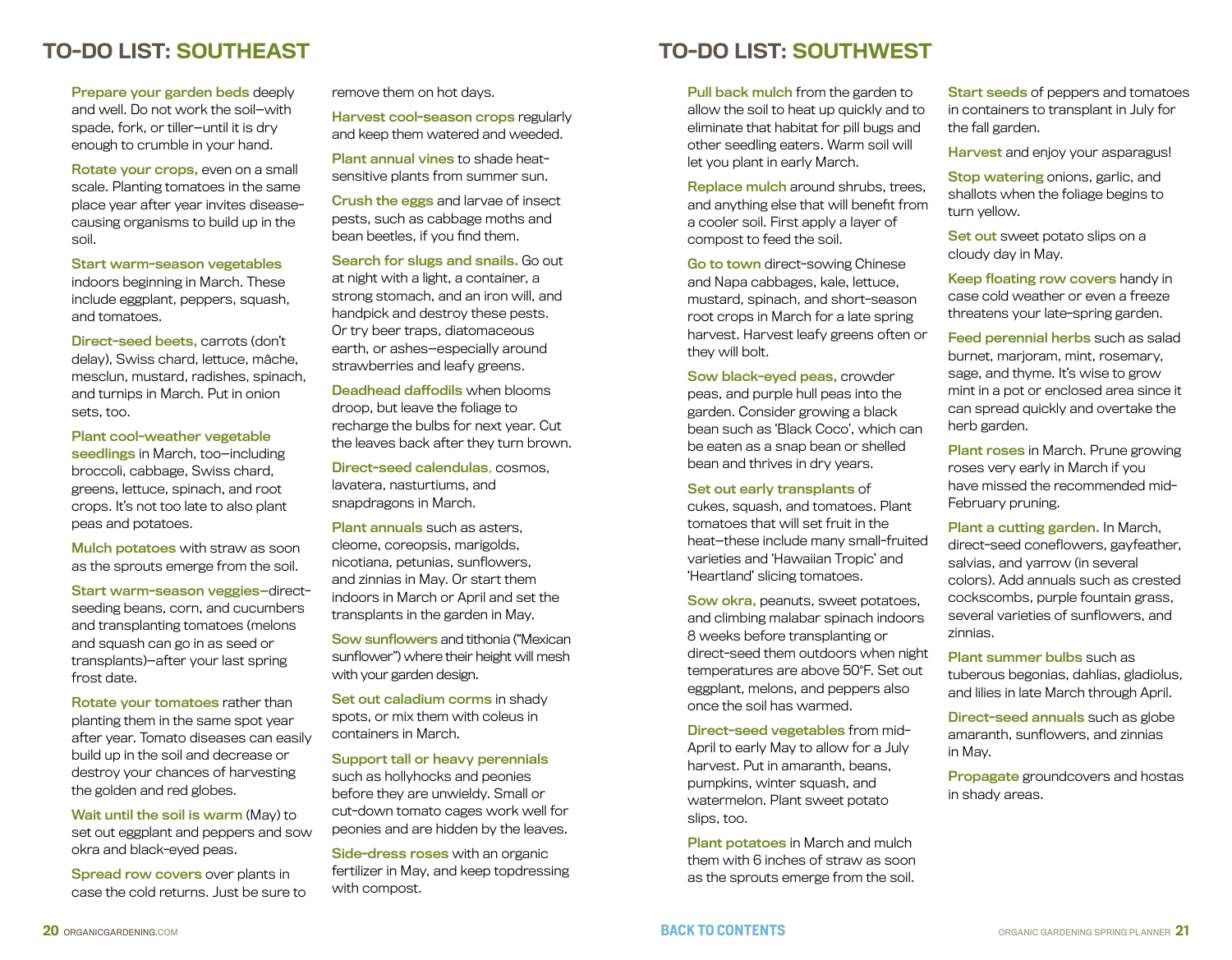## <span id="page-11-0"></span>Journal: MARCH

**T** 

| $\mathbf{1}$             |  |
|--------------------------|--|
| $\overline{\mathbf{2}}$  |  |
| 3                        |  |
| $\overline{\mathbf{4}}$  |  |
| 5                        |  |
| 6                        |  |
| $\overline{\mathcal{I}}$ |  |
| 8                        |  |
| $\overline{9}$           |  |
| 10                       |  |
| $11\,$                   |  |
| 12                       |  |
| $13$                     |  |
| 14                       |  |
| 15                       |  |
| 16                       |  |

| 17 |  |
|----|--|
| 18 |  |
| 19 |  |
| 20 |  |
| 21 |  |
| 22 |  |
| 23 |  |
| 24 |  |
| 25 |  |
| 26 |  |
| 27 |  |
| 28 |  |
| 29 |  |
| 30 |  |
| 31 |  |

| Weather notes:     | Harvest or bloom notes: |
|--------------------|-------------------------|
|                    |                         |
|                    |                         |
| Soil observations: | Problems and solutions: |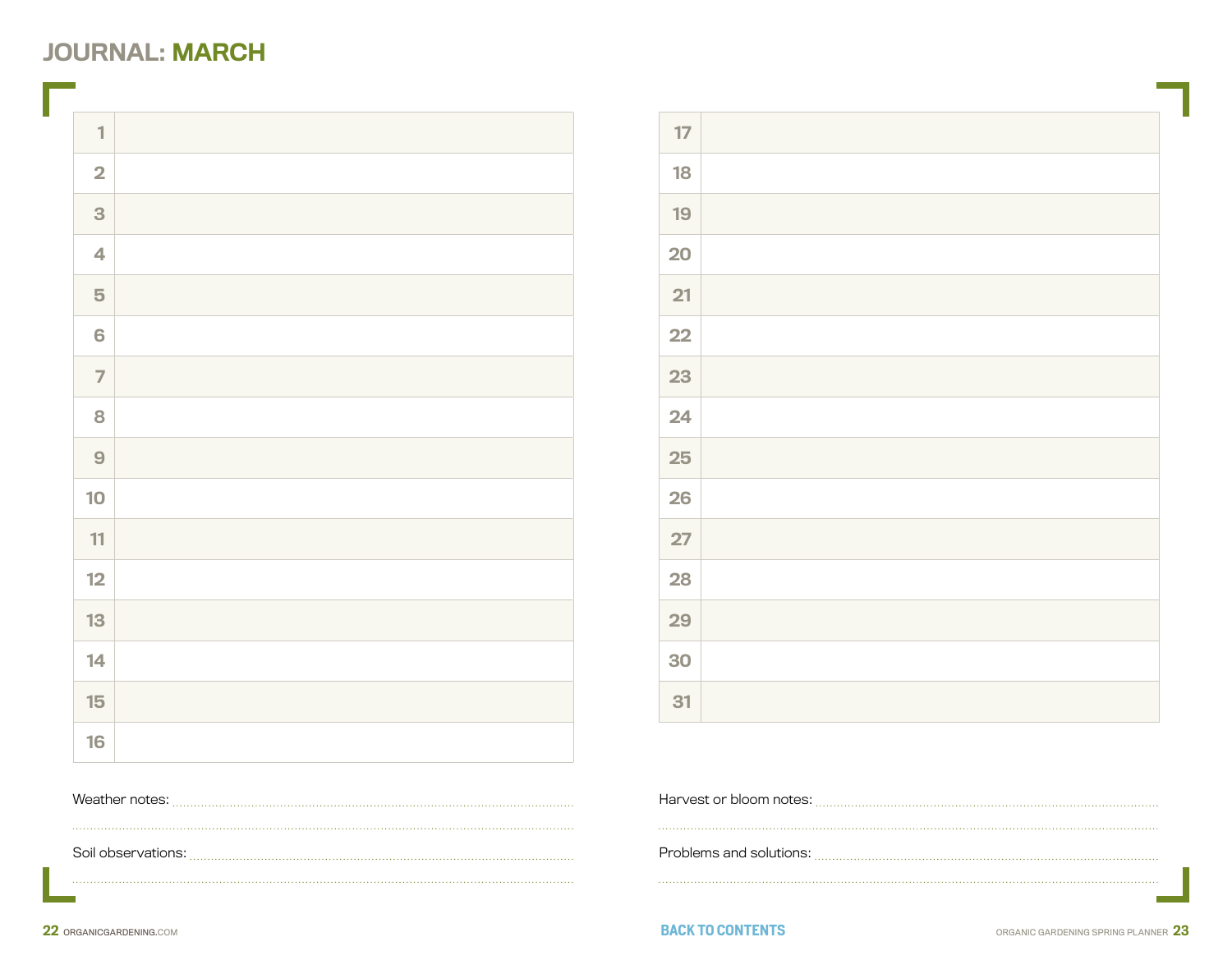## <span id="page-12-0"></span>Journal: APRIL

 $\overline{\phantom{a}}$ 

| $\mathbf{1}$            |  |
|-------------------------|--|
| $\overline{\mathbf{2}}$ |  |
| 3                       |  |
| 4                       |  |
| 5                       |  |
| 6                       |  |
| $\overline{7}$          |  |
| 8                       |  |
| 9                       |  |
| 10                      |  |
| 11                      |  |
| 12                      |  |
| 13                      |  |
| 14                      |  |
| 15                      |  |

| 16   |  |
|------|--|
| 17   |  |
| $18$ |  |
| 19   |  |
| 20   |  |
| 21   |  |
| 22   |  |
| 23   |  |
| 24   |  |
| 25   |  |
| 26   |  |
| 27   |  |
| 28   |  |
| 29   |  |
| 30   |  |

| Weather notes:     | Harvest or bloom notes: |
|--------------------|-------------------------|
|                    |                         |
|                    |                         |
| Soil observations: | Problems and solutions: |
|                    |                         |
|                    |                         |